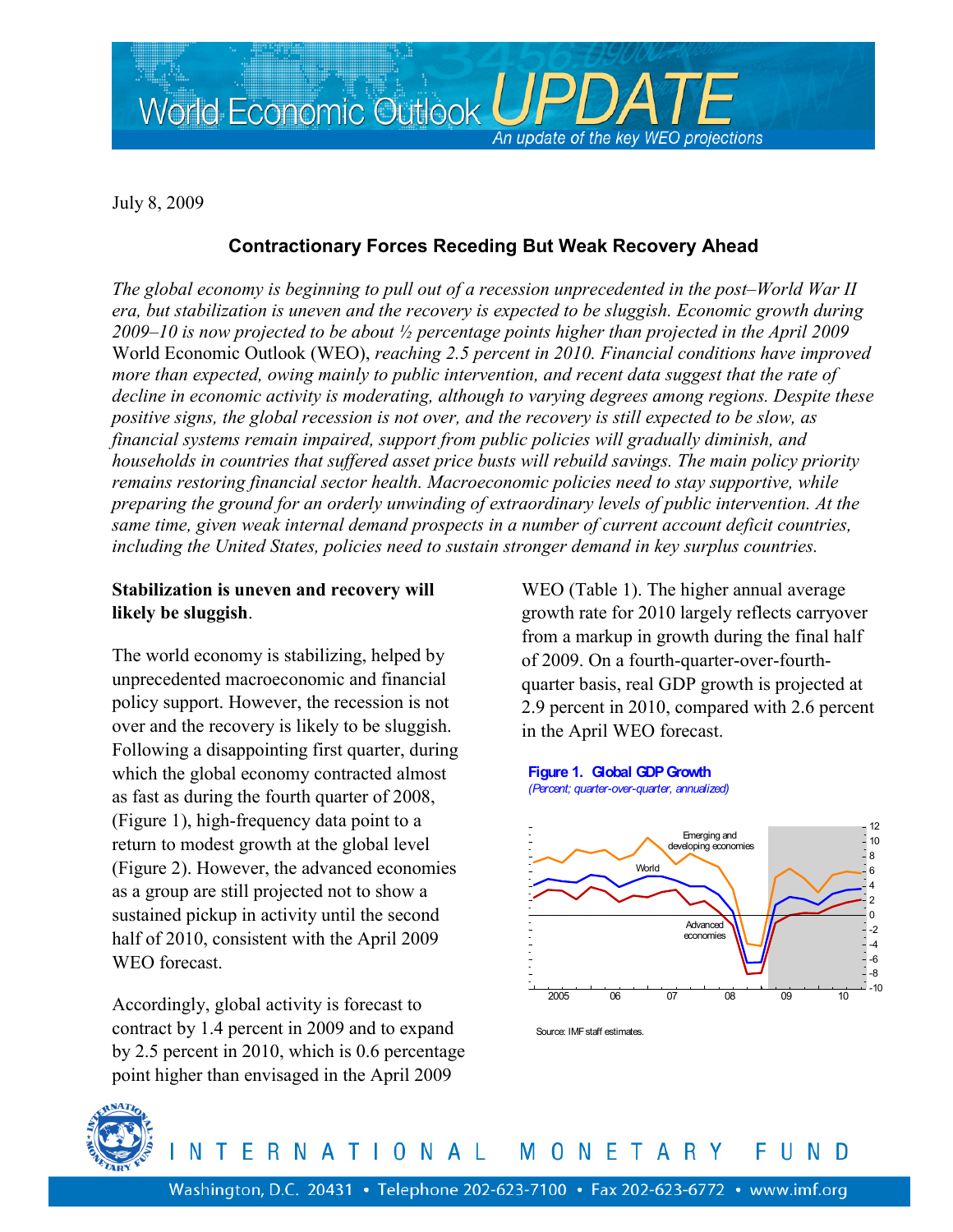#### **Table 1. Overview of the** *World Economic Outlook* **Projections**

*(Percent change, unless otherwise noted)*

|                                                      | Year over Year |             |         |        |                       |        |           | Q4 over Q4  |           |                 |
|------------------------------------------------------|----------------|-------------|---------|--------|-----------------------|--------|-----------|-------------|-----------|-----------------|
|                                                      |                |             |         |        | Difference from April |        |           |             |           |                 |
|                                                      |                | Projections |         |        | 2009 WEO Projections  |        | Estimates | Projections |           |                 |
|                                                      | 2007           | 2008        | 2009    | 2010   |                       | 2009   | 2010      | 2008        | 2009      | 2010            |
|                                                      |                |             |         |        |                       |        |           |             |           |                 |
| World output                                         | 5.1            | 3.1         | $-1.4$  | 2.5    |                       | $-0.1$ | 0.6       | 0.2         | 0.0       | 2.9             |
| Advanced economies                                   | 2.7            | 0.8         | $-3.8$  | 0.6    |                       | 0.0    | 0.6       | $-1.8$      | $-2.2$    | 1.3             |
| <b>United States</b>                                 | 2.0            | 1.1         | $-2.6$  | 0.8    |                       | 0.2    | 0.8       | $-0.8$      | $-1.4$    | 1.7             |
| Euro area                                            | 2.7            | 0.8         | $-4.8$  | $-0.3$ |                       | $-0.6$ | 0.1       | $-1.7$      | $-3.8$    | 0.6             |
| Germany                                              | 2.5            | 1.3         | $-6.2$  | $-0.6$ |                       | $-0.6$ | 0.4       | $-1.8$      | $-4.6$    | 0.0             |
| France                                               | 2.3            | 0.3         | $-3.0$  | 0.4    |                       | 0.0    | 0.0       | $-1.7$      | $-1.9$    | 1.3             |
| Italy                                                | 1.6            | $-1.0$      | $-5.1$  | $-0.1$ |                       | $-0.7$ | 0.3       | $-3.0$      | $-3.3$    | 0.4             |
| Spain                                                | 3.7            | 1.2         | $-4.0$  | $-0.8$ |                       | $-1.0$ | $-0.1$    | $-0.7$      | $-4.1$    | 0.3             |
| Japan                                                | 2.3            | $-0.7$      | $-6.0$  | 1.7    |                       | 0.2    | 1.2       | $-4.4$      | $-1.8$    | 0.9             |
| United Kingdom                                       | 2.6            | 0.7         | $-4.2$  | 0.2    |                       | $-0.1$ | 0.6       | $-1.8$      | $-2.5$    | 0.5             |
| Canada                                               | 2.5            | 0.4         | $-2.3$  | 1.6    |                       | 0.2    | 0.4       | $-1.0$      | $-1.5$    | 2.5             |
| Other advanced economies                             | 4.7            | 1.6         | $-3.9$  | 1.0    |                       | 0.2    | 0.4       | $-2.8$      | $-1.6$    | 2.3             |
| Newly industrialized Asian economies                 | 5.7            | 1.5         | $-5.2$  | 1.4    |                       | 0.4    | 0.6       | $-4.9$      | $-0.9$    | 2.6             |
|                                                      |                |             |         |        |                       |        |           |             |           |                 |
| Emerging and developing economies <sup>2</sup>       | 8.3            | 6.0         | 1.5     | 4.7    |                       | $-0.1$ | 0.7       | 3.3         | 3.3       | 5.1             |
| Africa                                               | 6.2            | 5.2         | 1.8     | 4.1    |                       | $-0.2$ | 0.2       | $\cdots$    |           | $\ddotsc$       |
| Sub-Sahara                                           | 6.9            | 5.5         | 1.5     | 4.1    |                       | $-0.2$ | 0.3       | $\ddotsc$   | Щ,        | $\ldots$        |
| Central and eastern Europe                           | 5.4            | 3.0         | $-5.0$  | 1.0    |                       | $-1.3$ | 0.2       |             |           | $\ldots$        |
| Commonwealth of Independent States                   | 8.6            | 5.5         | $-5.8$  | 2.0    |                       | $-0.7$ | 0.8       | $\ddotsc$   |           |                 |
| Russia                                               | 8.1            | 5.6         | $-6.5$  | 1.5    |                       | $-0.5$ | 1.0       | 1.1         | $-0.8$    | $-1.8$          |
| <b>Excluding Russia</b>                              | 9.8            | 5.4         | $-3.9$  | 3.2    |                       | $-1.0$ | 0.1       | $\ddots$    | $\ldots$  | $\ldots$        |
| Developing Asia                                      | 10.6           | 7.6         | 5.5     | 7.0    |                       | 0.7    | 0.9       | $\ddotsc$   | $\ddotsc$ | $\sim$ . $\sim$ |
| China                                                | 13.0           | 9.0         | 7.5     | 8.5    |                       | 1.0    | 1.0       | 6.9         | 8.4       | 8.6             |
| India                                                | 9.4            | 7.3         | 5.4     | 6.5    |                       | 0.9    | 0.9       | 4.8         | 5.8       | 6.7             |
| $ASEAN-5^3$                                          | 6.3            | 4.8         | $-0.3$  | 3.7    |                       | $-0.3$ | 1.4       | 1.9         | 1.6       | 4.4             |
| Middle East                                          | 6.3            | 5.2         | 2.0     | 3.7    |                       | $-0.5$ | 0.2       | $\ddotsc$   | $\ldots$  | $\ddotsc$       |
| Western Hemisphere                                   | 5.7            | 4.2         | $-2.6$  | 2.3    |                       | $-1.1$ | 0.7       |             |           | $\ddotsc$       |
| Brazil                                               | 5.7            | 5.1         | $-1.3$  | 2.5    |                       | 0.0    | 0.3       | 1.3         | 1.5       | 2.5             |
| Mexico                                               | 3.3            | 1.3         | $-7.3$  | 3.0    |                       | $-3.6$ | 2.0       | $-1.7$      | $-4.0$    | 3.1             |
| Memorandum                                           |                |             |         |        |                       |        |           |             |           |                 |
|                                                      | 3.1            | 1.1         | $-4.7$  | $-0.1$ |                       | $-0.7$ | 0.2       |             |           |                 |
| European Union                                       |                |             |         |        |                       |        |           | $\cdots$    |           |                 |
| World growth based on market exchange rates          | 3.8            | 2.0         | $-2.6$  | 1.7    |                       | $-0.1$ | 0.7       |             |           | $\ldots$        |
| World trade volume (goods and services)              | 7.2            | 2.9         | $-12.2$ | 1.0    |                       | $-1.2$ | 0.4       |             |           | $\cdots$        |
| Imports<br>Advanced economies                        | 4.7            | 0.4         | $-13.6$ | 0.6    |                       | $-1.5$ | 0.2       |             |           |                 |
| Emerging and developing economies                    | 13.8           | 9.4         | $-9.6$  | 0.8    |                       | $-0.8$ | 0.2       | .           |           |                 |
| <b>Exports</b>                                       |                |             |         |        |                       |        |           |             |           |                 |
| Advanced economies                                   | 6.2            | 2.0         | $-15.0$ | 1.3    |                       | $-1.5$ | 0.8       |             |           | $\ddotsc$       |
| Emerging and developing economies                    | 9.5            | 4.1         | $-6.5$  | 1.4    |                       | $-0.1$ | 0.2       | $\cdots$    | $\cdots$  |                 |
|                                                      |                |             |         |        |                       |        |           | $\cdots$    |           | $\ldots$        |
| Commodity prices (U.S. dollars)                      |                |             |         |        |                       |        |           |             |           |                 |
| $\text{Oil}^4$                                       | 10.7           | 36.4        | $-37.6$ | 23.1   |                       | 8.8    | 2.9       | $\cdots$    |           | $\ldots$        |
| Nonfuel (average based on world                      |                |             |         |        |                       |        |           |             |           |                 |
| commodity export weights)                            | 14.1           | 7.5         | $-23.8$ | 2.2    |                       | 4.1    | $-2.2$    |             |           | $\ldots$        |
|                                                      |                |             |         |        |                       |        |           |             |           |                 |
| <b>Consumer prices</b>                               |                |             |         |        |                       |        |           |             |           |                 |
| Advanced economies                                   | 2.2            | 3.4         | 0.1     | 0.9    |                       | 0.3    | 0.6       | 2.1         | 0.5       | 0.6             |
| Emerging and developing economies <sup>2</sup>       | 6.4            | 9.3         | 5.3     | 4.6    |                       | $-0.4$ | $-0.1$    | 7.6         | 4.2       | 3.7             |
|                                                      |                |             |         |        |                       |        |           |             |           |                 |
| London interbank offered rate (percent) <sup>5</sup> |                |             |         |        |                       |        |           |             |           |                 |
| On U.S. dollar deposits                              | 5.3            | 3.0         | 1.2     | 1.4    |                       | $-0.3$ | 0.0       | .           |           | $\ldots$        |
| On euro deposits                                     | 4.3            | 4.6         | 1.4     | 1.8    |                       | $-0.2$ | $-0.2$    |             |           | $\ldots$        |
| On Japanese yen deposits                             | 0.9            | 1.0         | 0.9     | 0.4    |                       | $-0.1$ | $-0.1$    |             |           | $\ldots$        |
|                                                      |                |             |         |        |                       |        |           |             |           |                 |

Note: Real effective exchange rates are assumed to remain constant at the levels prevailing during May 7-June 4, 2009. Country weights used to construct

aggregate growth rates for groups of countries were revised. When economies are not listed alphabetically, they are ordered on the basis of economic size.

<sup>1</sup>The quarterly estimates and projections account for 90 percent of the world purchasing-power-parity weights.

<sup>2</sup>The quarterly estimates and projections account for approximately 76 percent of the emerging and developing economies.

<sup>3</sup>Indonesia, Malaysia, Philippines, Thailand, and Vietnam.

 4 Simple average of prices of U.K. Brent, Dubai, and West Texas Intermediate crude oil. The average price of oil in U.S. dollars a barrel was \$97.03 in 2008; the assumed price based on future markets is \$60.50 in 2009 and \$74.50 in 2010.

5 Six-month rate for the United States and Japan. Three-month rate for the euro area.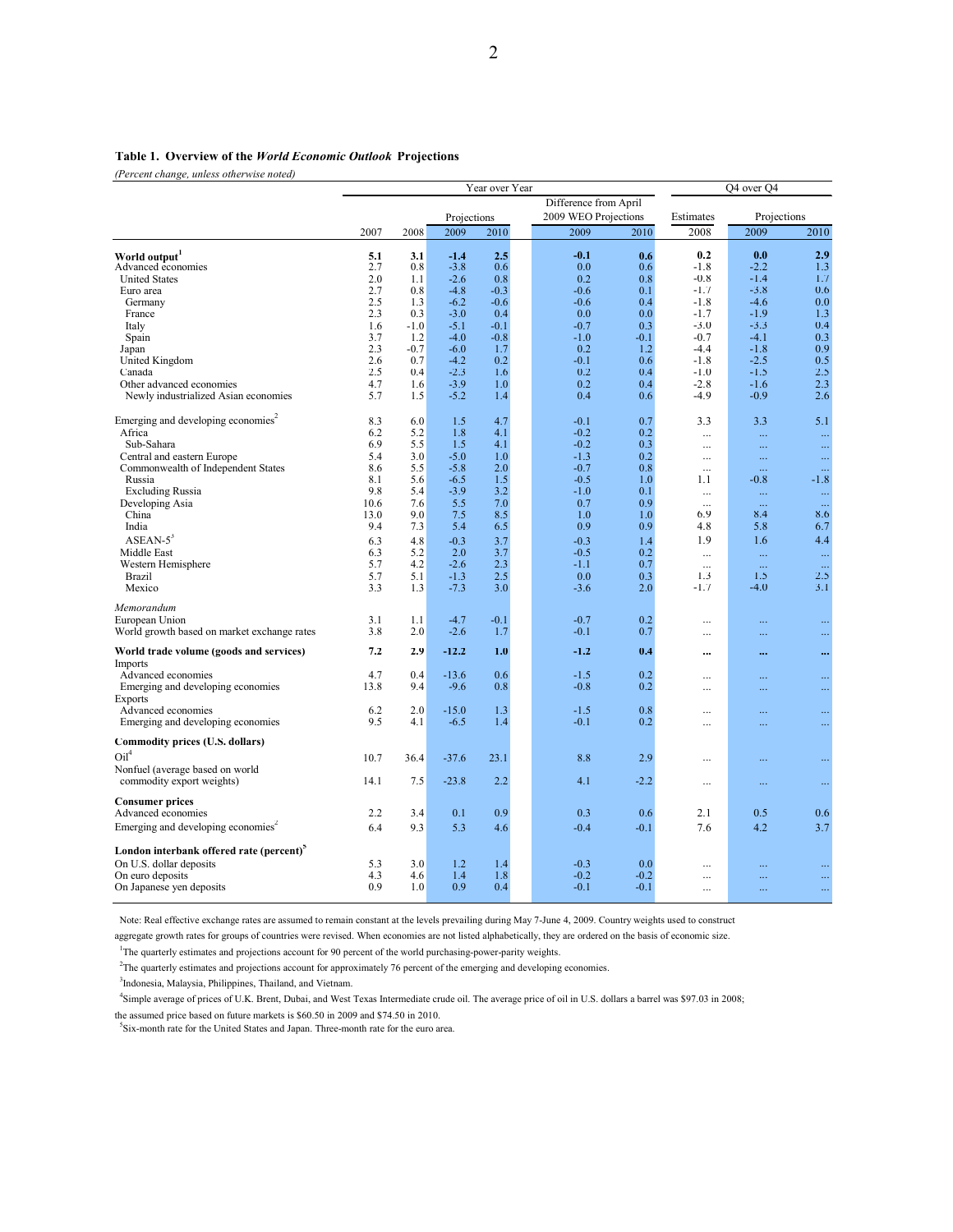

### **Figure 2. Selected High-Frequency Indicators**

*(Annualized percent change of 3-month moving average over previous 3-month moving average unless otherwise noted)*

Sources: Haver Analytics; and IMF staff calculations.

1 Argentina, Brazil, Bulgaria, Chile, China, Colombia, Estonia, Hungary, India, Indonesia, Latvia, Lithuania, Malaysia, Mexico, Pakistan, Peru, Philippines, Poland, Romania, Russia, Slovak Republic, South Africa, Thailand, Turkey, Ukraine, and Venezuela.

 Australia, Canada, Czech Republic, Denmark, euro area, Hong Kong SAR, Israel, Japan, 2 Korea, New Zealand, Norway, Singapore, Sweden, Switzerland, Taiwan Province of China, United Kingdom, and United States.

Going forward, the pace of recovery will depend on the balance between opposing forces. The downward drag exerted by the financial shock, the sharp fall of global trade, and the general increase in uncertainty and collapse of confidence is gradually diminishing. However, supportive forces are still weak. Many housing markets have yet to bottom out. Importantly, financial markets remain impaired and bank balance sheets still need to be cleaned and institutions restructured. Cuts in policy interest rates, continued provision of ample liquidity, credit easing, public guarantees, and bank recapitalization have appreciably lowered

concerns about systemic failure and have supported intermediation (as discussed in the July 2009 *Global Financial Stability Report Market Update*). Consistent with these developments, financial stress indexes for advanced and emerging economies have receded since the beginning of 2009 (Figure 3).<sup>1</sup> However, the improvements are far from uniform across markets and countries. In particular, bank lending conditions are expected to remain tight and external financing conditions constrained for a considerable time.

### **Figure 3. Financial Stress in Advanced and Emerging Economies 1**

*(Purchasing-power-parity-weighted average; stress index deviation from average)*



Source: IMF staff calculations.

Ļ.

<sup>1</sup>The financial stress indices are expressed as a deviation from average since mid 1990s. The components of the indices for advanced and emerging economies differ.

At the same time, commodity prices have rebounded ahead of the recovery (Figure 4). The recent rally in commodity prices has been strong and broad-based, reflecting improved market sentiment, U.S. dollar depreciation, and commodity-specific factors. In the oil market,

<sup>&</sup>lt;sup>1</sup>The Financial Stress Index captures episodes of impaired financial intermediation by assessing market responses in securities markets, exchange markets, and the banking sector (see Balakrishnan, Danninger, Elekdag, and Tytell, 2009, *The Transmission of Financial Stress from Advanced to Emerging Economies*, IMF Working Paper No. 09/133).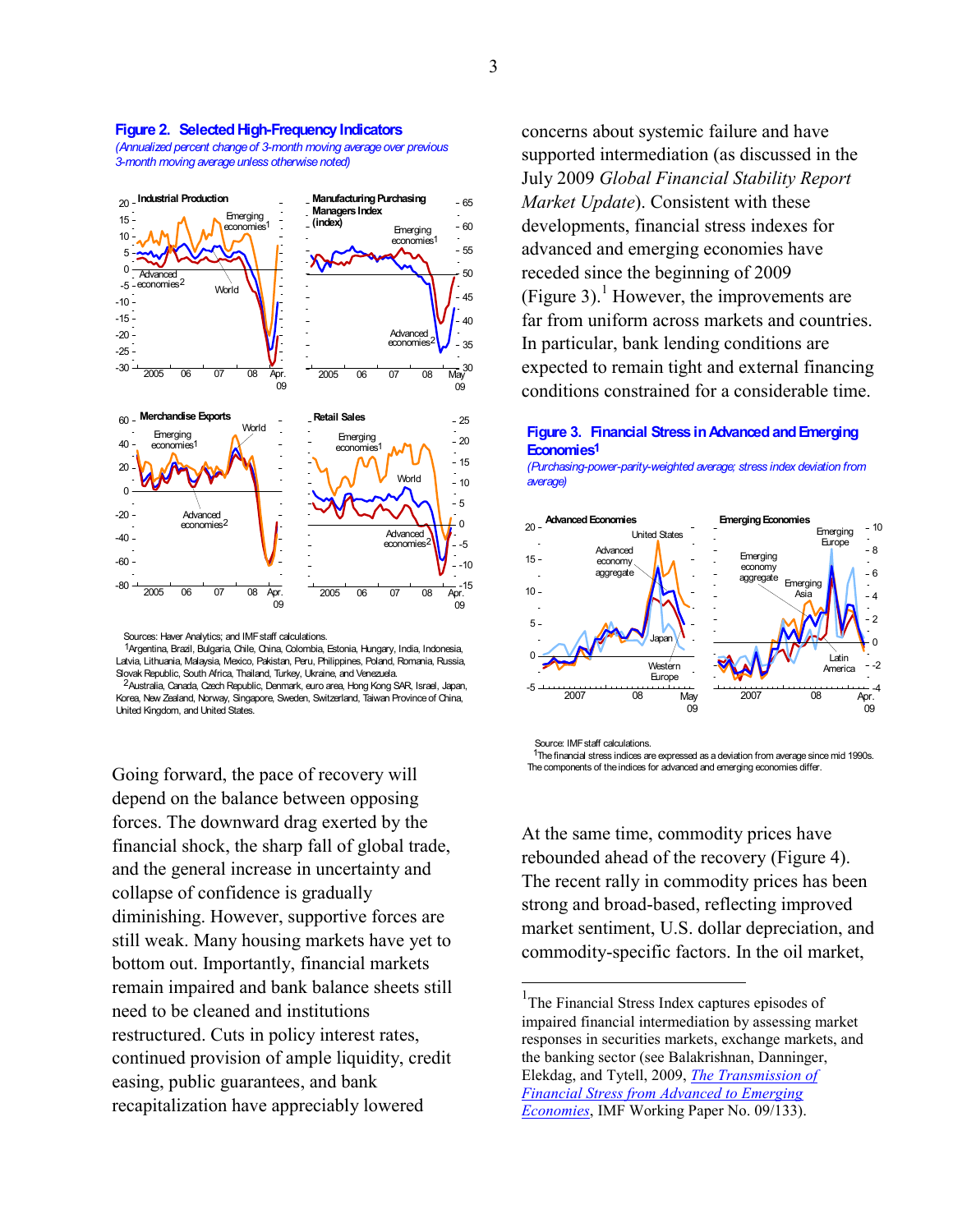prices have responded strongly to perceptions that market dynamics are shifting from significant oversupply to more balanced conditions. This owes in part to improving demand prospects but also Organization of Petroleum Exporting Countries (OPEC) members' strict observance of lower production quotas. Forward markets project oil prices at \$74.50 for 2010, not much above current levels, with high excess capacity expected to buffer growing demand.





 Sources: Bloomberg Financial Markets; and IMF staff calculations. 1APSP: Average unweighted petroleum spot price of West Texas Intermediate, U.K. Brent, and Dubai Fateh crude.

In this setting, activity and credit growth are likely to remain subdued in many economies. Looking beyond 2010, it remains unclear how structurally weaker private consumption in the United States and other advanced and emerging economies that suffered asset price collapses will be compensated for by stronger demand elsewhere. Currently, expansionary macroeconomic policies and an inventory adjustment are supporting global activity but these are temporary forces.

Accordingly, GDP in the advanced economies is projected to decline by 3.8 percent in 2009 before growing by 0.6 percent in 2010. Although the projections are 0.6 percentage points higher than in the April WEO forecast,

growth in 2010 would still fall short of potential until late in the year, implying continuing increases in unemployment. Among the major economies, growth rates have been marked up mainly for the United States and Japan.

- In the United States, high-frequency indicators point to a diminishing rate of deterioration, including in the labor and housing markets. Industrial production may be close to bottoming out; the inventory cycle is turning; and business and consumer confidence has improved. These developments are consistent with stabilization of output during the second half of 2009 and with a gradual recovery emerging in 2010.
- In Japan, following a dismal first quarter, there are signs that output is stabilizing. Improved consumer confidence, progress in inventory adjustment, aggressive fiscal policies, and strong performance by some other Asian economies are expected to lift growth in the coming quarters.
- In the euro area, consumer and business survey indicators have been recovering but data on real activity show few signs of stabilization and thus activity is projected to strengthen more slowly than elsewhere. Macroeconomic policies are providing support but much of the adjustment in the labor market still lies ahead. Rising unemployment will weigh on consumption and activity, as will the economy's heavy dependence on a still-ailing banking sector.

Emerging and developing economies are projected to regain growth momentum during the second half of 2009, albeit with notable regional differences. Low-income countries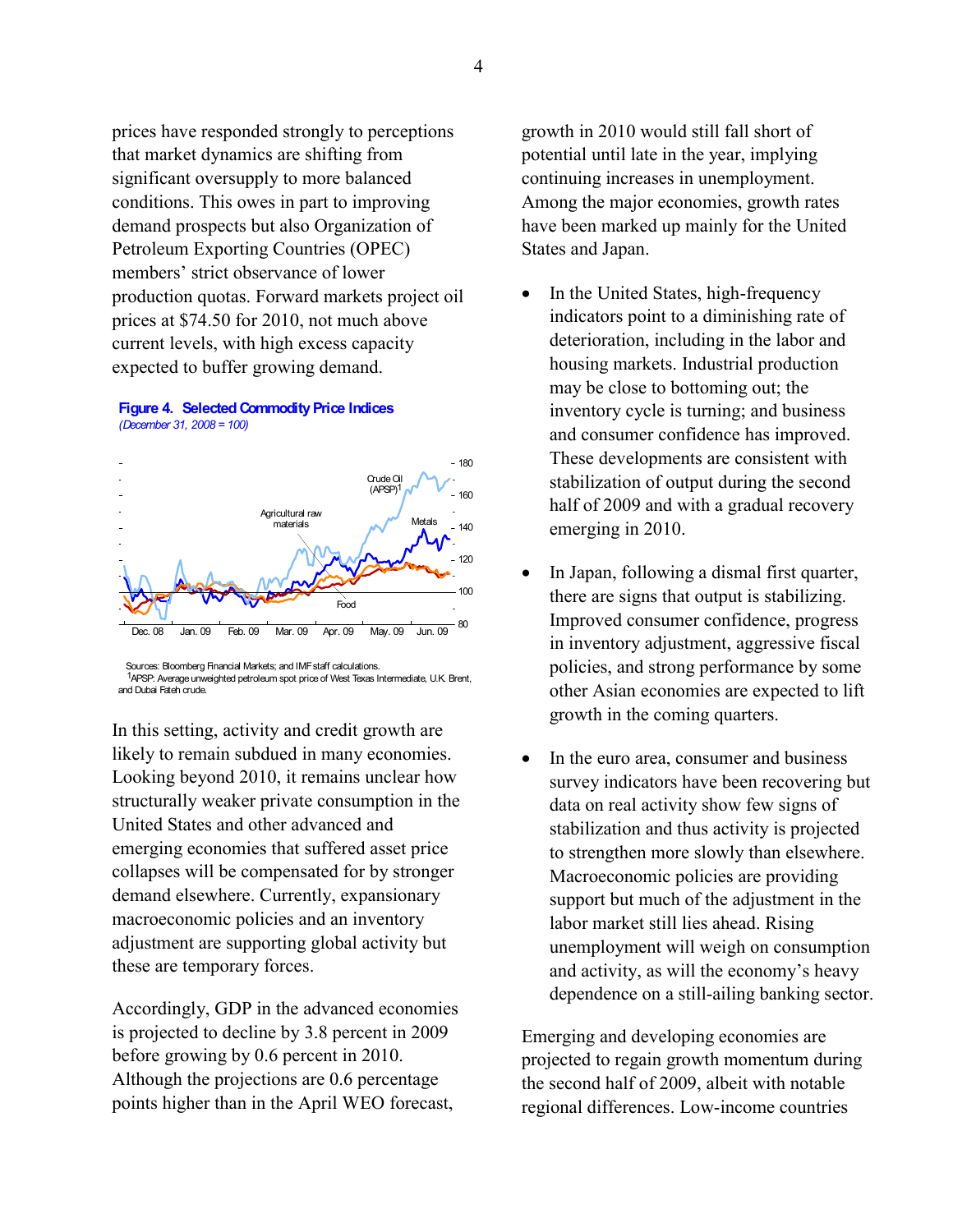are facing important challenges of their own because official aid has fallen and these economies are particularly vulnerable to swings in commodity prices.

- Growth projections in emerging Asia have been revised upward to 5.5 percent in 2009 and 7.0 percent in 2010. The upgrade owes to improved prospects in China and India, in part reflecting substantial macroeconomic stimulus; and a fasterthan-expected turnaround in capital flows. However, the recent acceleration in growth is likely to peter out unless there is a recovery in advanced economies.
- Growth projections for Latin America have been lowered by 1.1 percentage points in 2009, primarily because production has been hit much harder by the global trade slowdown than initially expected. However, the region is benefiting from rising commodity prices, and growth projections have been revised up by 0.7 percentage points in 2010.
- The growth projections for central and eastern Europe and the Commonwealth of Independent States (CIS) have been revised downward by 1.3 and 0.7 percentage points in 2009 and upward by 0.2 and 0.8 percentage points in 2010, respectively. Developments differ appreciably across countries but many have been badly affected by the global financial crisis, with capital flows reversed and commodity exports sharply contracted, although the recent recovery of commodity prices is forecast to raise demand in key CIS economies.

• Growth projections for emerging Africa and the Middle East have been revised downward by 0.3 and 0.5 percentage points in 2009, respectively, while those for 2010 are broadly unchanged. Both regions have been more negatively affected by the drop in global trade than previously expected, with Middle Eastern oil exporters using their financial reserves to prop up domestic demand.

### **Inflation pressures to remain low**.

Inflation pressures have continued to ease with the continued weakness of the global economy. Year-over-year inflation moderated to 1.7 percent in May, down from around 6 percent one year earlier (Figure 5). In the advanced economies, headline inflation fell below zero percent in May as oil prices remained far below levels one year earlier, despite their recent pickup. Core inflation is still running around 1½ percent, down from 2 percent one year earlier. Similarly, headline and core inflation in the emerging markets have moderated, falling below 4½ percent and to around 1 percent in May, respectively. However, developments have been uneven, with inflation falling more in China and the Middle East than elsewhere.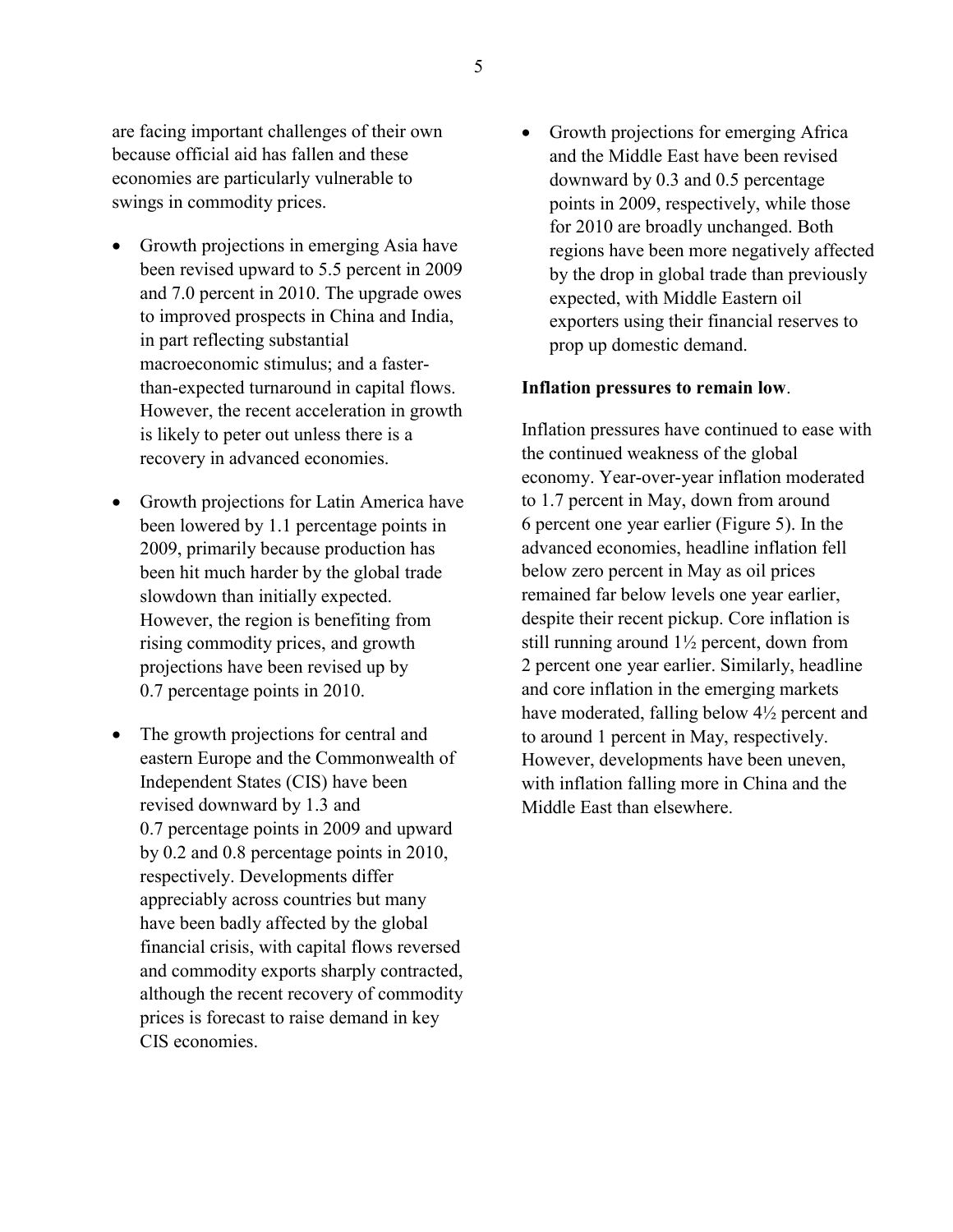#### **Figure 5. Global Inflation**

*(Twelve-month change in the consumer price index unless otherwise noted)*



 Sources: Bloomberg Financial Markets; Haver Analytics; and IMF staff calculations. 1 Personal consumption expenditure deflator.

2 One-year-ahead consensus forecasts. The December values are the average of the surrounding November and January values.

Despite upward pressure from recovering commodity prices, global inflation is expected to remain subdued through 2010, held back by significant excess capacity. Risks for sustained deflation are small, as core inflation and inflation expectations in most major economies are still holding in the 1–2 percent range. In the advanced economies, potential output growth rates have taken a hit, with activity in the housing and financial sectors slumping and a need for a reallocation of resources toward other sectors. Nonetheless, the weakness of demand implies a noticeable widening of excess capacity that will keep inflation close to zero percent in 2009. Inflation rates have been marked up by about

 $\frac{1}{2}$  percentage point for 2010 from the April WEO forecast, owing to somewhat stronger demand and commodity prices than earlier projected. Unemployment rates will reach double digits in some countries, holding back wages and household spending and presenting significant policy challenges. In the emerging economies, stronger disinflationary forces in some regions have prompted modest markdowns to the April projections for inflation, notwithstanding the upward revisions to output growth.

## **Risks have moderated but remain to the downside**.

The risks to the outlook are still tilted to the downside, although tail risks have diminished noticeably. In the advanced economies, rising unemployment and a loss of confidence in the stability of the financial sector (possibly resulting from a larger-than-anticipated wave of corporate bankruptcies) could put renewed downward pressure on asset prices and potentially trigger a deflationary episode. Moreover, rising questions about public debt sustainability in some countries could add to upward pressure on bond yields, with negative effects on the recovery of housing markets. Falling house prices are another important risk that could undermine confidence in bank capital bases. At the same time, a number of emerging economies remain quite vulnerable to intensified financial stress, with potential feedback effects on advanced economies. More generally, if higher unemployment and social discontent were to prompt governments to introduce trade and financial restrictions and roll back reforms to other sectors, there would be confidence and productivity would suffer. However, there are also some upside risks, including a larger-then-expected drop in risk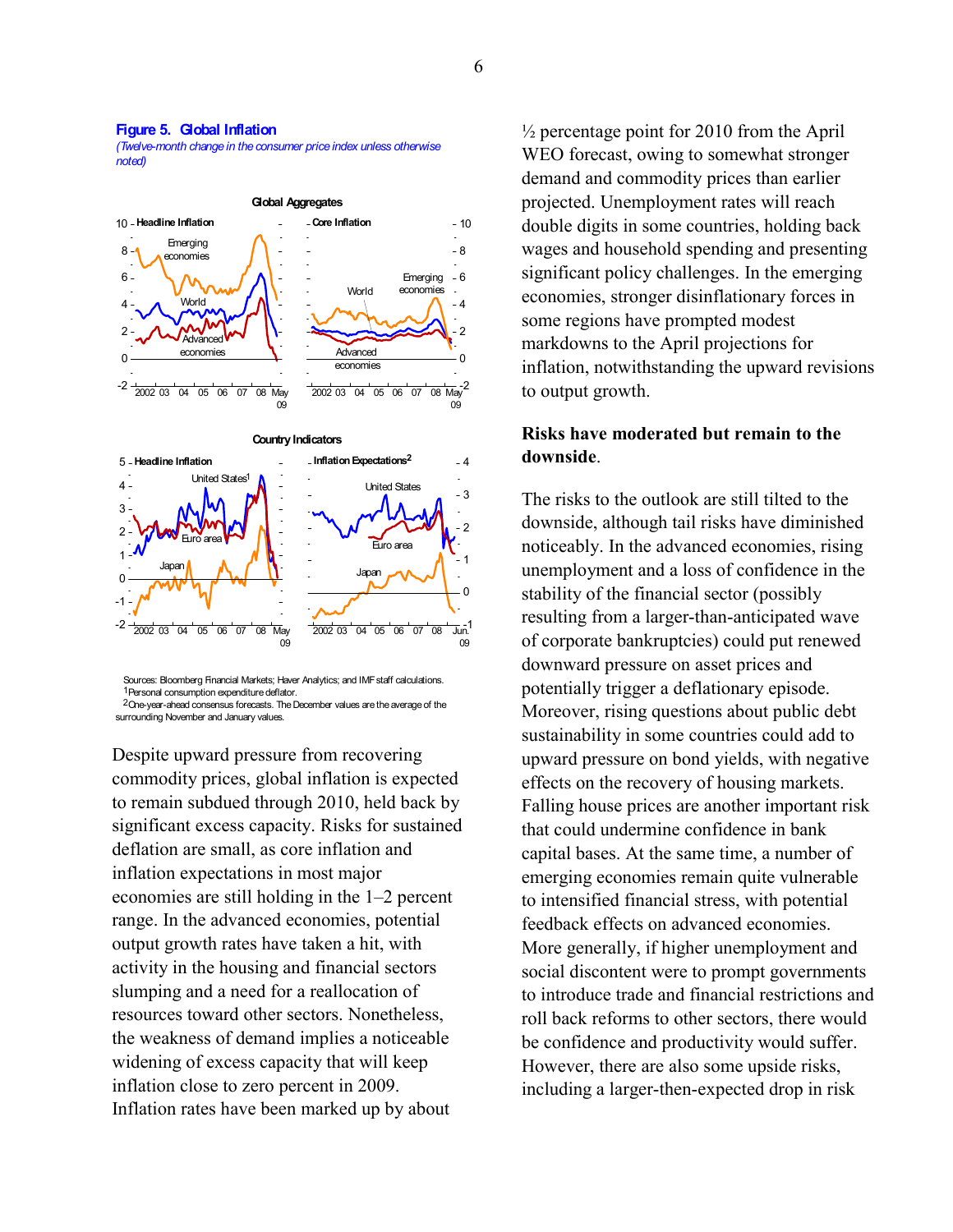aversion and stronger internal demand dynamics in some major emerging economies.

## **Strong policy implementation remains key for a durable recovery**.

While policies still have much work to do in dealing with the crisis, there will also be a need to increasingly shift from providing short-term support to laying the foundations for a return to strong medium-run growth. This will depend crucially on fostering stronger potential output growth, particularly in advanced economies, and rebalancing global demand. Financial, monetary, fiscal, and structural policies all have a role to play in this regard.

## *Financial policy*

The overarching policy priority remains restoring financial sector health. While major progress has been made in restoring bank solvency, it is not yet sufficient to stop the deleveraging. Accordingly, continued efforts to restore financial sector health, deployed in a multilaterally consistent way, will be key determinants of the durability of recent improvements in financial conditions and the strength of the recovery in the real economy. In the United States, addressing problem assets remains a key priority for putting the financial sector on a firmer footing. Although many of the largest U.S. banks are again able to raise private capital and, in some cases, to repay government capital, major downside risks continue in the banking sector. In the European Union and elsewhere, authorities are also actively assessing banking system soundness by conducting stress tests. While good progress has already been made, achieving credible recapitalization together with appropriate restructuring or resolution of

financial institutions where needed, remains of overarching importance. Forceful and suitably transparent implementation of these steps would help rebuild confidence and reaccelerate credit growth.

Overall, short-term measures to support financial systems need to be consistent with long-term objectives to strengthen incentives and improve market discipline. Progress with respect to the latter will determine the extent to which the financial sector can effectively perform its role of allocating savings to competing projects and thereby sustain productivity growth.

## *Monetary and fiscal policy*

Monetary policy should remain supportive until growth resumes and deflationary risks dissipate. Remaining room to cut policy rates should be exploited, while nonconventional policy measures to support credit flows should continue to be explored. At the same time, exit strategies for withdrawal of exceptional conventional and nonconventional monetary policy support should be developed and explained, so as to contain inflation fears. Additionally, it would be helpful to develop tools to facilitate a smooth unwinding of the significantly expanded central bank balance sheets.

Rising concerns about fiscal sustainability underline the need for stronger medium-run fiscal policy frameworks. Although fiscal policy should stay supportive through 2010, plans should be made for rebuilding fiscal balances and ensuring sustainable debt paths after growth is firmly reestablished. Relevant reforms should aim at strengthening fiscal rules and institutions and reducing the buildup of future pension and health liabilities.